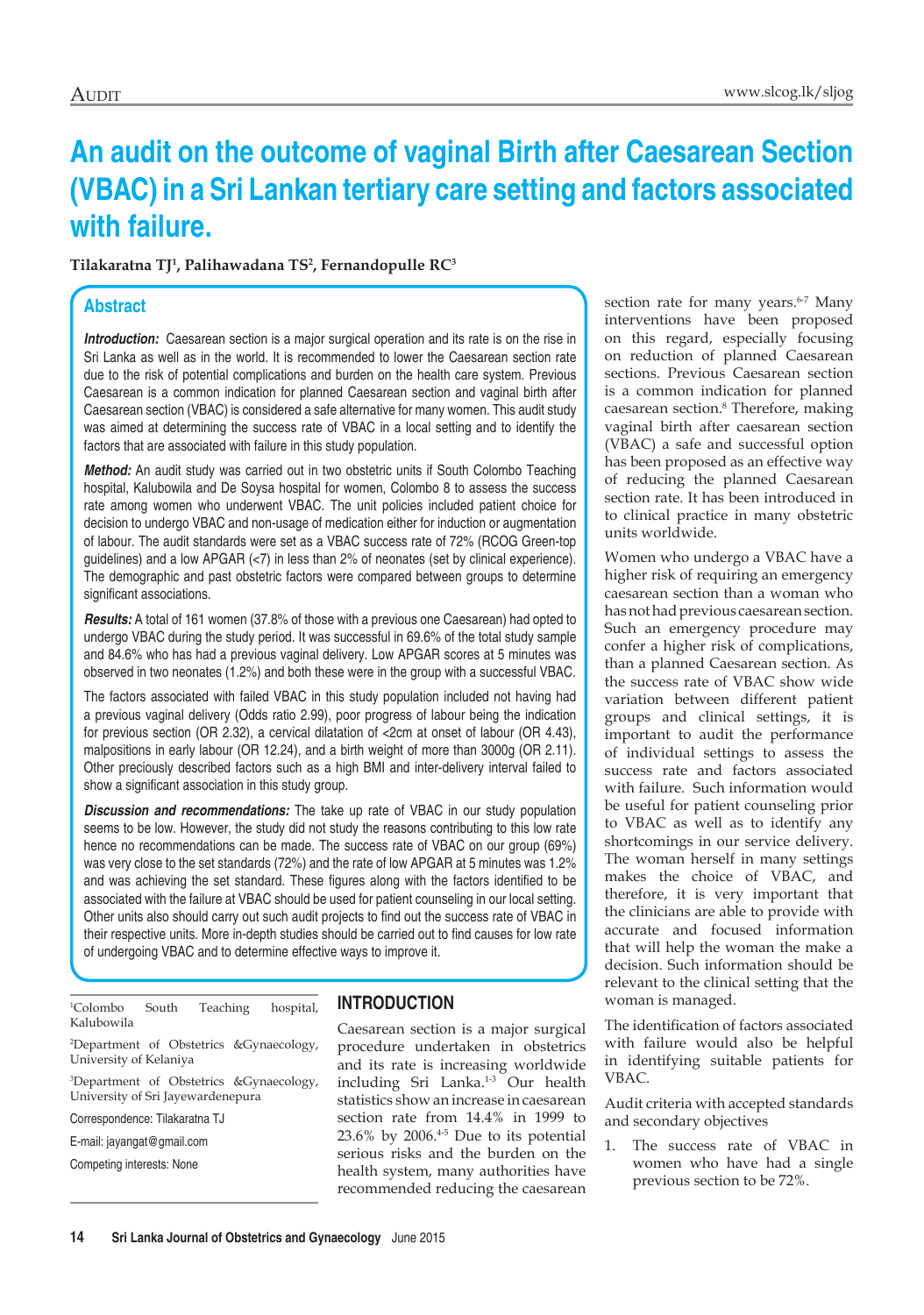- This standard was arrived according to RCOG green top guideline that describes the success rate to be 72-76%.<sup>7</sup>
- 2. The proportion of neonates with a 5 min APGAR score to be less than 5%.
	- Since there are no clinical recommendations on this, the figure of 5% was arrived at by observation of incidence among low risk vaginal deliveries.

Secondary objectives

To identify the factors that are associated with failure of VBAC among women who undergo a VBAC.

#### **METHODS**

**Study design:** A prospective audit was performed from July 2009 to April 2011 at ward 21 and 22 of Colombo South Teaching Hospital, Kalubowila and ward five and two of De Soysa hospital for women, Colombo 08. Women who underwent a VBAC at study centers during the study periods made the potential study population. The inclusion criteria used for subject recruitment included a singleton pregnancy with cephalic presentation between 37 weeks to 41weeks of gestation and planned for a VBAC. The exclusion criteria used included a history of more than one caesarean section, a classical caesarean section, and complications at previous Caesarean delivery contraindicating<br>VBAC, previous gynaecological VBAC, previous gynaecological surgery with uterine incisions or fetuses with congenital anomalies or severe growth restriction.

**The existing practice:** In these units the policy is to offer VBAC to all women considered suitable for vaginal birth after Caesarean (VBAC). A detailed history with an emphasis on the previous Caesarean would be elicited to identify any contraindications to VBAC. Those who are deemed suitable for VBAC would be offered detailed counseling that includes the advantages and disadvantages of both approaches and the patient will make an informed choice with regard

to VBAC. Management of those who opt for VABC included waiting for spontaneous onset of labour as induction with prostaglandin and augmentation with Oxytocin were not undertaken in the units. Artificial rupture of membranes was done for augmentation of labour if required. If the woman had not gone in to labour by the end of 41 weeks of gestation, a cervical assessment was done. If the modified Bishop's score was 6 or more, artificial rupture of membrane was offered. If the cervix was not favorable at 41weeks, the women were offered a planned Caesarean section and hence not included in the study. The patient management protocols of the units were not modified for the purpose of the study.

**Study interventions:** All women who were included in the audit were informed of the study and written consent was obtained. A clinical interview was conducted at the beginning of VBAC and socio demographic data were recorded. The booking height and weight were recorded from the antenatal record. The cervical dilatation and position of the fetal head were assessed at commencement of labour. Management of labour was as per unit protocol and continuous electronic fetal monitoring was done using cardiotocography throughout labour in all patients undergoing VBAC. No specific time limit was set for a trial of labor and any decision on emergency caesarean delivery was made at the discretion of the clinician on duty. The

mode of delivery, birth weight of the baby and APGAR at 5 minutes were assessed and recorded after delivery. Failed VBAC was defined as need of emergency lower segment caesarean section after a trial of labour.

**Ethical issues:** This study did not have any major ethical issues, since the routine clinical management was not altered due to study protocol. Approval for the study was obtained from the Ethics Review Board of the Colombo South teaching hospital, Kaubowila, prior to study commencement. Data was entered into the Statistical Package for Social Sciences version 17 (SPSS Inc, Chicago, IL, USA). The analysis was designed to evaluate the success rate in VBAC and the factors that influence the success of VBAC. The student t-test was used to compare means, and chisquared test with odds ratio was used for comparison between groups. A statistical significance of 5% was taken for all analysis.

### **RESULTS**

There were a total of 426 pregnant women with a single previous LSCS delivered during the study period. Among them 161 (37.8%) attempted VBAC during the study period. 261 women underwent repeat elective caesarean delivery due to contraindications for vaginal delivery during the index pregnancy, medical diseases complicating pregnancy, unfavourable cervix (Bishops score <6) at 41 weeks of POA or lack of maternal consent for VBAC.



#### **Figure1. The sucess rate of VBAC among women who underwent VBAC**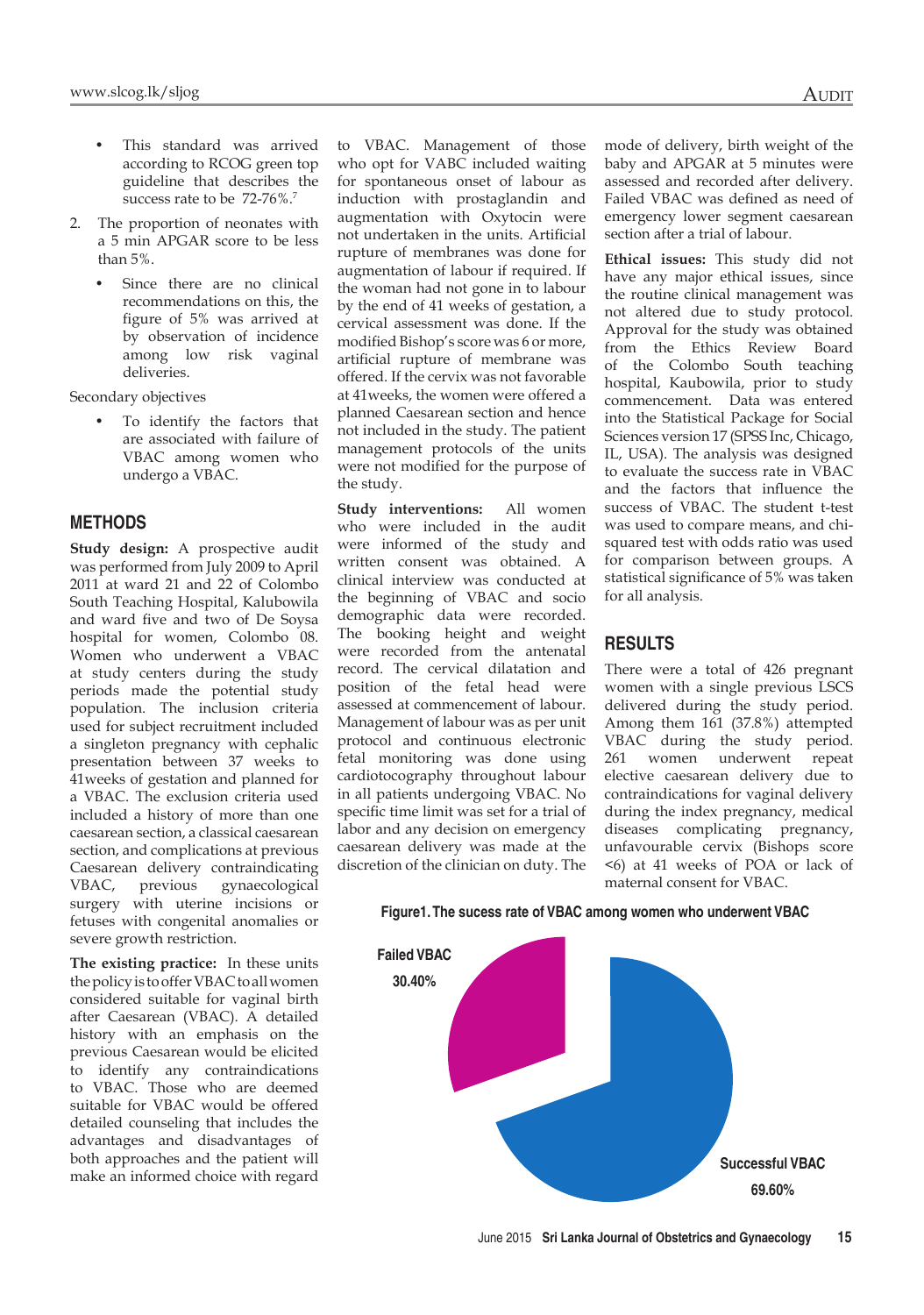Among women who underwent a VBAC, 112 had a vaginal delivery. The rate of successful caesarean section was 69.6%(95% CI=62.5 – 76.7). This was 84.6% for women who had one or more vaginal deliveries prior to the index VBAC, while it was 64.8% for those who did not have a history of a vaginal delivery.

A low APGAR score (<7) at 5 minutes was observed in two subjects (1.2%) of the total study population who attempted a VBAC. No other serious perinatal morbidity or mortality was detected in this group.

The failure rate of VBAC was 31.4% in this study population. The factors that were associated with failure of VBAC included not having had any previous vaginal deliveries, poor progress being the indication for previous Caesarean, a cervical dilatation of less than 2cm at admission to labour ward, malpositions in early labour and a birth weight of more than 3kg. Among these factors, malpositions in early labour showed the strongest association with failure of VBAC followed by unfavourable cervix at the onset of labour and not have had a vaginal delivery in the past. The associations of these factors are shown in table 2.

|                                 | <b>Failed VBAC</b> | Successful VBAC | Odds ratio<br>(95%   |
|---------------------------------|--------------------|-----------------|----------------------|
|                                 | $n = 49$           | $n = 112$       | $Cl$ )               |
| Previous vaginal deliveries; No |                    |                 |                      |
| None                            | 43(87.7%)          | 79(70.5%)       | $2.99(1.17 - 7.64)$  |
| One or more                     | 6(12.2%)           | 33(29.4%)       |                      |
| Indication for previous section |                    |                 |                      |
| Poor progress                   | 19(38.7%)          | 24(21.4%)       | $2.32(1.13 - 4.79)$  |
| Other indications               | 30(61.2%)          | 88(78.5%)       |                      |
| <b>Booking BMI</b>              |                    |                 |                      |
| BMI > 30                        | 9(18.3%)           | 14(12.5%)       | $1.57(0.64 - 3.86)$  |
| <b>BMI &lt;30</b>               | 40(81.6%)          | 98(87.5%)       |                      |
| Onset of labour                 |                    |                 |                      |
| Augmented by ARM                | 31(63.2)           | 59(52.6%)       | $1.55(0.78 - 3.07)$  |
| Spontaneous                     | 18(36.7%)          | 53(47.3%)       |                      |
| Cervical dilatation             |                    |                 |                      |
| Cervix <2cm                     | 17(34.6%)          | 12(10.7%)       | $4.43(1.94 - 10.13)$ |
| Cervix > 2cm                    | 32(65.3%)          | 100(89.2%)      |                      |
| Positions in early labour       |                    |                 |                      |
| Non OA                          | 28(57.1%)          | $11(9.8\%)$     | 12.24<br>(5.32)      |
| <b>OA</b>                       | 21(42.8%)          | 101(90.1%)      | 28.15)               |
| Birth weight                    |                    |                 |                      |
| BW > 3kg                        | 30(61.2%)          | 48(42.8%)       | $2.11(1.06 - 4.16)$  |
| BW < 3kg                        | 19(38.7%)          | 64(57.1%)       |                      |
| Inter-delivery interval         |                    |                 |                      |
| Interval $<$ 2 years            | $6(12.2\%)$        | 13(11.6%)       | $1.06(0.39 - 2.91)$  |
| Interval >2 years               | 43(87.7%)          | 99(88.3%)       |                      |
|                                 |                    |                 |                      |
|                                 |                    |                 |                      |

**Table 2. The factors associated with failure of VBAC among the study population.** 

*Statistically significant associations are shown in bold.* 

#### **DISCUSSION**

For a woman who has undergone a Caesarean section, the two options for delivery are VBAC or a planned repeat Caesarean section. Either of these methods will have their own advantages and disadvantages. An attempt at a vaginal birth will have a higher risk of uterine rupture (approx. 1:200), need for blood transfusions (additional 1% risk), infectious morbidity, increased risk for hysterectomy, fetal acidosis, hypoxic encephalopathy and perinatal death when compared with a planned repeat Caesarean section.7,9-11 However, the benefits of VBAC include reduction of neonatal respiratory morbidity (2-3% vs. 3-4%) and reducing the risk of serious complications in future pregnancies that are related to abnormal placentation we well as repeated Caesarean sections. It also results in a faster recovery and early mobilization. While this reduce the risk of thrombo-embolic events in the mother, it allows the woman to get back to her day to day work thus allowing the woman to be able to care for herself and the baby. The lesser burden on the health system should also be a consideration since Caesarean section would require more resources including longer hospital bed occupancy.

This study was able to demonstrate that the proportion of women who take up VBAC after one previous Caesarean section in a Sri Lankan setting is less than 40%. It was not clear in this study the proportion that were not offered and the proportion that declined VBAC. However, the overall rate of accepting VBAC in this audit is very low compared to units in other parts of the world that describe rates above 50%.12,13 Many factors may contribute to a lower rate of recommending VBAC by clinicians and acceptance by women in our clinical setting. These would include the unavailability of dedicated obstetric operating theatres to attend to acute fetal distress due to impending scar rupture, limitations in use of continuous electronic monitoring during VBAC and nonpractice of fetal blood sampling to confirm fetal distress with equivocal CTG tracings.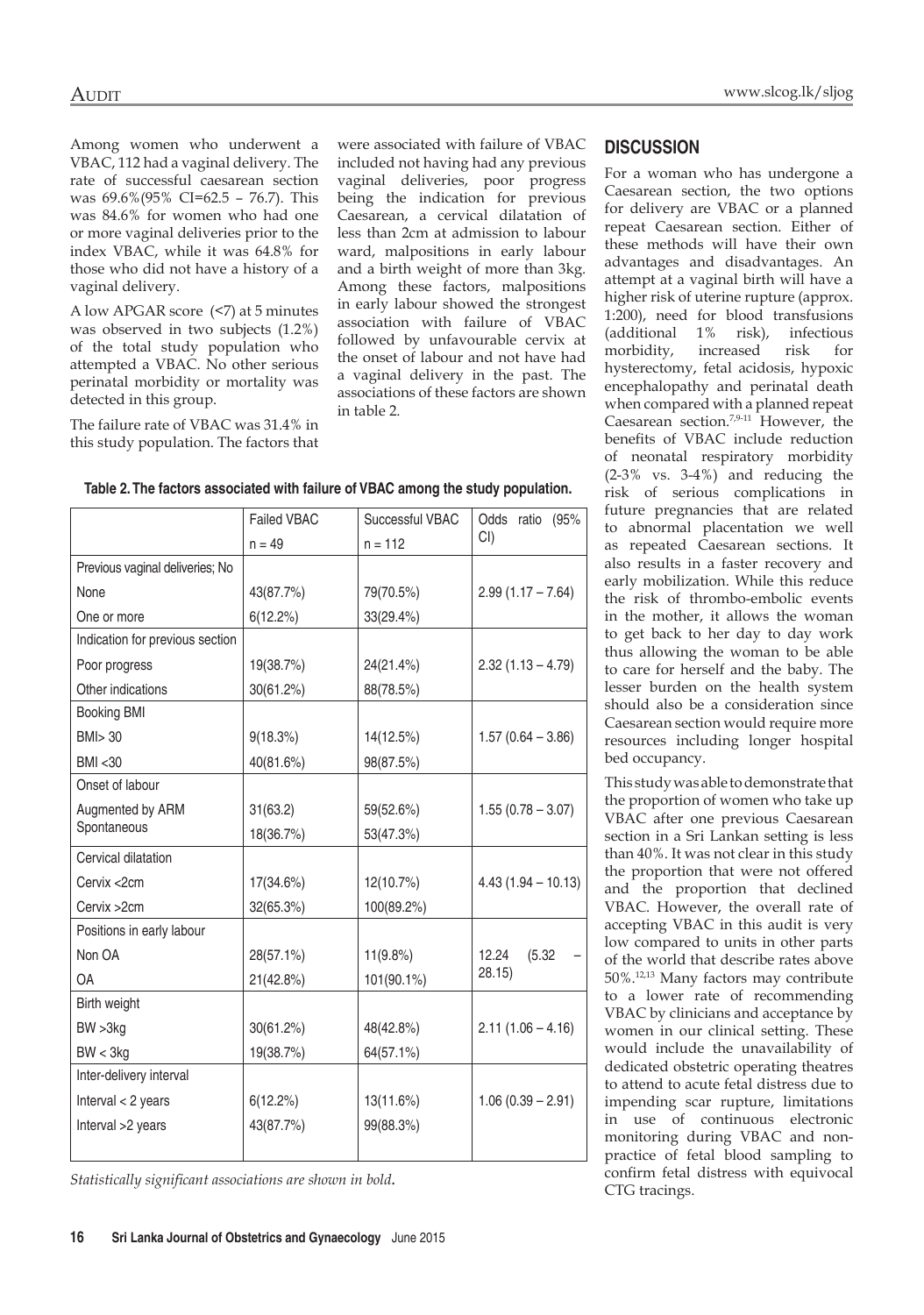Success rate of VBAC at study units (69%) fell just short of the standard that was set at 72% based on the rates described in RCOG Green top guideline.7 This was comparable with data from other centers, which have reported rates between 56%-80%.14- <sup>17</sup> The success rate at VBAC among women who have had a previous vaginal delivery was increased up to 84% and was slightly lower than data from previous studies that describes success rates between 87-90%.18-21

Only 1.2% of the neonates born after VBAC had a low APGAR score of <7 at 5minutes from birth. They belonged to the successful VBAC group while none were in the failed VBAC group. This rate was better than our set standard of less than 2%. APGAR scare at 5 minutes is not the best method of assessing neonatal outcome of VBAC but was used due to much less occurrence of other complications of respiratory distress and ischemic encephalopathy.

This study was able to identify factors that are associated with failure at VBAC in a Sri Lankan population. The factors that have been identified to be associated with outcome of VBAC include an advanced maternal age, a history of vaginal deliveries before or after the LSCS, a higher BMI of >30, an inter-delivery interval of less than 2 years, a birth weight less than 3000g, a cervical dilatation more than 2cm at the onset of labour, and indication for the previous LSCS being poor progress in labour.<sup>14,22-26</sup> Of these factors, those that were observed to be associated with failure in our study included non-occipital anterior position at onset of labour (12 times higher risk), A cervical dilatation of <2cm at onset of labour (4.5 times higher risk), no vaginal births previously (3 times higher risk), poor progress of labour being the indication for previous Caesarean (2.3 times higher risk), and a birth weight of more than 3kg (2 times higher risk). Such information is useful in-patient counseling prior to VBAC so that clinicians would be able to discuss the chance of success at a more individualized basis.

Advanced maternal age, an inter delivery interval less than two years and a higher maternal booking BMI failed to demonstrate such associations in our study.27 However, since this was not a properly powered study to detect or exclude such associations, it is difficult to comment such absence is an accurate observation. Other studies have studied induction and need for augmentation of labour with oxytocin as factors associated with failure of VBAC.23,28,29 However, we could not assess such association as induction of labour with prostaglandin or augmentation with oxytocin are not included in the VBAC management protocols of these units.

# **LIMITATIONS**

This study had some limitations in its study design. Since we did not look in detail the number of suitable women who were offered VBAC but declined, we were not able to draw firm conclusions on the acceptance rate of VBAC in a local population. The selection of women for VBAC was not according to a strict protocol but by clinical practice of the units, thus the results of this study may have limitations in generalization in other units.

# **RECOMMENDATIONS AND FUTURE DIRECTIVES**

In conclusion, we wish to make the following recommendations. The total uptake rate of VBAC among women with a single previous Caesarean section seems to be low among our study centers. More in depth studies are required to identify the reasons for such lower rates so that corrective measures can be proposed. The success rate among women who accept VBAC seems to be comparable to set standards and this data should be used effectively in patient counseling and re-audits should be undertaken regularly. Similar audits are recommended in other local centers to make comparisons for similarclinical settings in Sri Lanka.

## **REFERENCES**

- 1. Goonewardene M, Kumara DMA, Jathun Arachchi DR, Vithanage R, Wijeweera R. The rising trend in caesarean section rates: should we and can we reduce it? Sri Lanka Journal of Obstetrics and Gynaecology 2012; 34: 11-8
- 2. Black C, Kaye JA, Jick H. Cesarean delivery in the United Kingdom: time trends in the general practice research database. Obstetrics and Gynecology 2005;106:151–5.
- 3. Liu S, Rusen ID, Joseph KS, Liston R, Kramer MS, Wen SW, et al. Recent trends in caesarean delivery rates and indications for caesarean delivery in Canada. Journal of Obstetetrics and Gynaecology Canada 2004;26: 735–42.
- 4. Medical statistics unit. Annual Health Bulletin of Sri Lanka 1999. Ministry of Health, Colombo, Sri Lanka.
- 5. Medical statistics unit. Annual Health Bulletin of Sri Lanka 2006. Ministry of Health, Colombo, Sri Lanka.
- 6. World Health Organization. Appropriate technology for birth. The Lancet 1985; 2(8452): 436–7
- 7. Royal College of Obstetricians and Gynaecologists. Birth after previous Caesarean delivery, Green-top guideline No 45, 2007. RCOG press, London, UK.
- 8. Wang CP, Tan WC, Kanagalingam D, Tan HK. Why we do Caesars: a comparison of the trends in caesarean section delivery over a decade. ANNALS academy of medicine Singapore 2013; 42: 408–12.
- 9. Hibbard JU, Ismail MA, Wang Y, Te C, Karrison T, Ismail MA. Failed vaginal birth after a Cesarean section: how risky is it? I. Maternal morbidity. American Journal of Obstetrics and Gynecology 2001; 184(7): 1365-71
- 10. Landon MB, Hauth JC, Leveno KJ, Spong CY, Leindecker S, et al. Maternal and Perinatal Outcomes Associated with a Trial of Labor after Prior Cesarean Delivery. New England Journal of Medicine 2004; 351: 2581-9.
- 11. Chauhan SP, Martin JN Jr, Henrichs CE, Morrison JC, Magann EF. Maternal and perinatal complications with uterine rupture in 142,075 patients who attempted vaginal birth after cesarean delivery: A review of the literature. American Journal of Obstetetrics and Gynecology. 2003; 189(2): 408-17